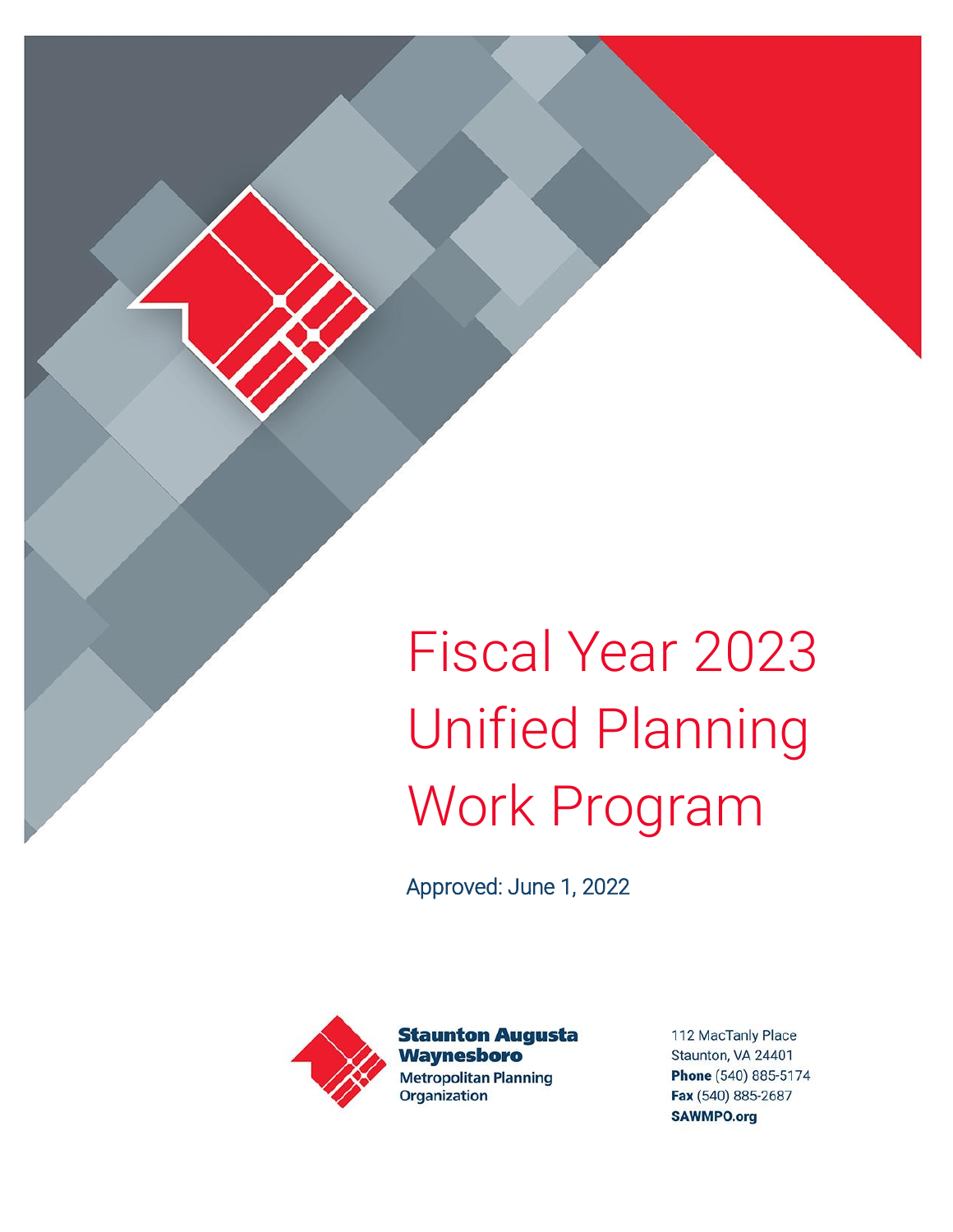This Page Intentionally Left Blank



112 MacTanly Place Staunton, VA 24401

Phone (540) 885-5174 Fax (540) 885-2687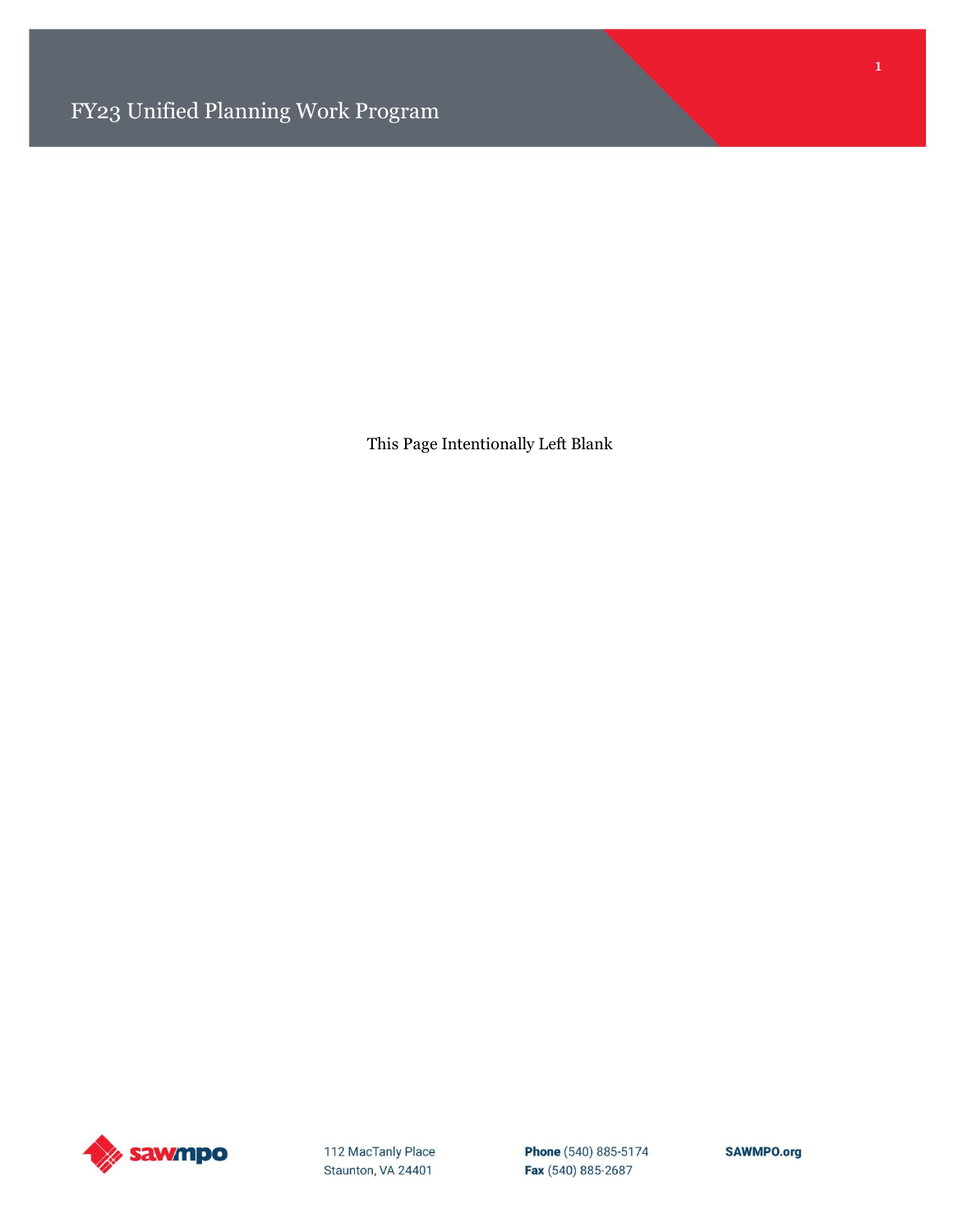

112 MacTanly Place Staunton, VA 24401

Phone (540) 885-5174 Fax (540) 885-2687

# RESOLUTION APPROVING THE FISCAL YEAR 2023 STAUNTON-AUGUSTA-WAYNESBORO METROPOLITAN PLANNING ORGANIZATION UNIFIED PLANNING AND WORK PROGRAM

WHEREAS, the Staunton Augusta Waynesboro Metropolitan Planning Organization (SAWMPO) Policy Board develops its annual work plan and budget in the form of the Unified Planning Work and Program (UPWP); and

WHEREAS, the Fiscal Year 2023 (FY23) UPWP was developed by the SAWMPO staff and reviewed by the SAWMPO Technical Advisory Committee and Policy Board; and

WHEREAS, the FY23 UPWP was released to the public for comment, duly advertised in the local media, and posted on the SAWMPO website; and

WHEREAS, no public comments on the FY23 UPWP were received;

NOW, THEREFORE BE IT RESOLVED that the SAWMPO Policy Board does hereby approve the FY23 UPWP on this 1st day of June 2022.

SIGNED:

Bobby Henderson, Chairman Staunton-Augusta-Waynesboro Metropolitan Planning Organization Policy Board

**ATTEST:** 

Sonnie S. Riedesel

Bonnie S. Riedesel, Secretary/Treasurer Staunton-Augusta-Waynesboro Metropolitan Planning Organization Policy Board



112 MacTanly Place Staunton, VA 24401

Phone (540) 885-5174 Fax (540) 885-2687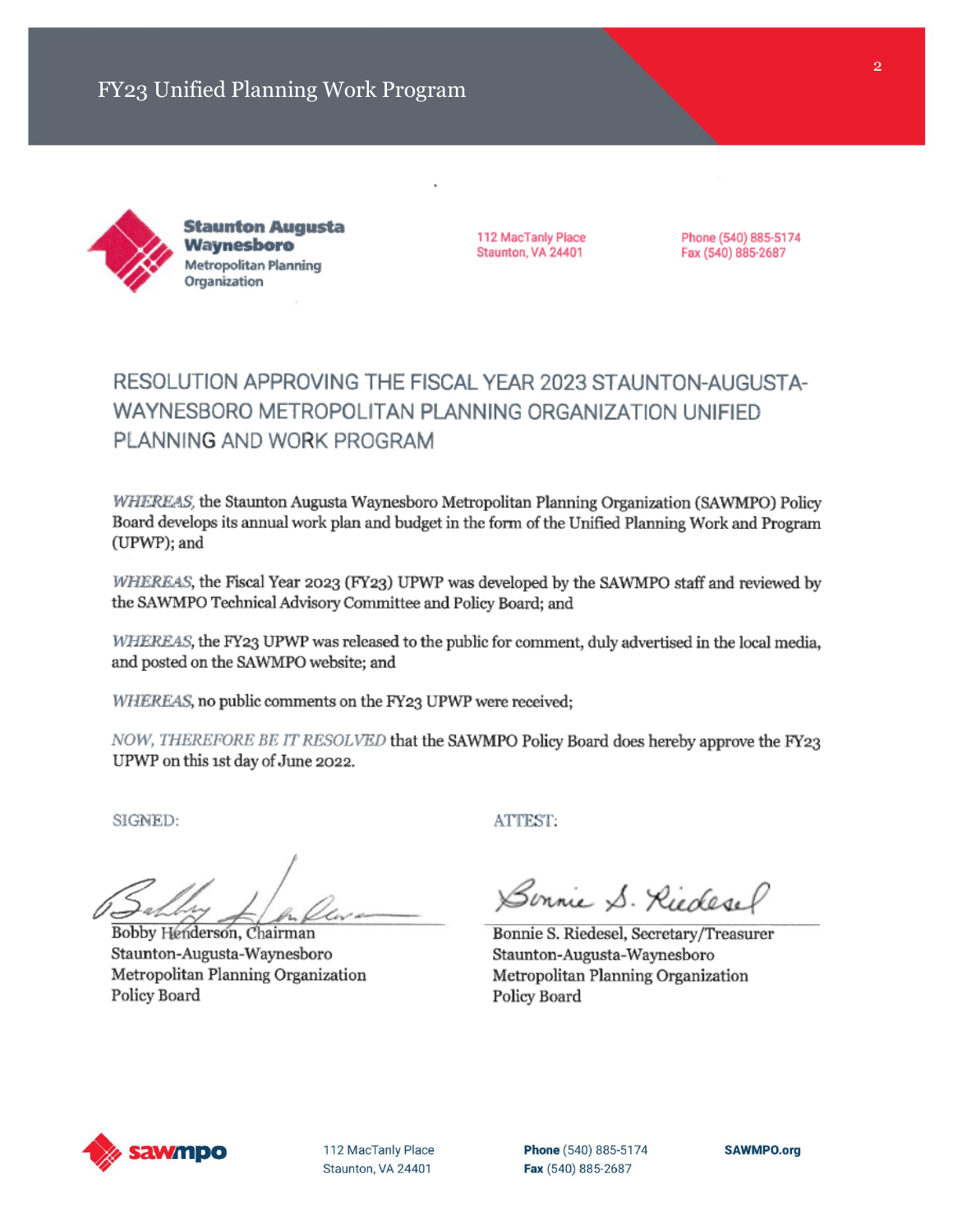## Contact Information:

112 MacTanly Place; Staunton, Virginia 24401 Phone (540) 885-5174 • Fax (540) 885-2687 Virginia Relay for Hearing & Voice Impaired: Within Virginia 7-1-1; Outside Virginia Voice 800-828-1140 • Hearing 800-828-1120 Website: *[www.sawmpo.org](http://www.sawmpo.org/)*

## Title:

SAWMPO Fiscal Year 2023 (FY23) Unified Planning Work Program

## Authors:

Bonnie S. Riedesel, Secretary/Treasurer Ann Cundy, Director of Transportation Zach Beard, Senior Planner

## Report Date: June 1, 2022

This Report is prepared on behalf of the Staunton-Augusta-Waynesboro Metropolitan Planning Organization (SAWMPO) through a cooperative process involving the Cities of Staunton and Waynesboro, County of Augusta, Virginia Department of Transportation, Virginia Department of Rail and Public Transportation, Federal Highway Administration, and the Federal Transit Administration.

The preparation of this work program was financially aided through grants from the Federal Highway Administration, Federal Transit Administration, Virginia Department of Transportation, Virginia Department of Rail and Public Transportation, and the three localities comprising the SAWMPO. Administrative support and technical assistance was provided by the Central Shenandoah Planning District Commission.

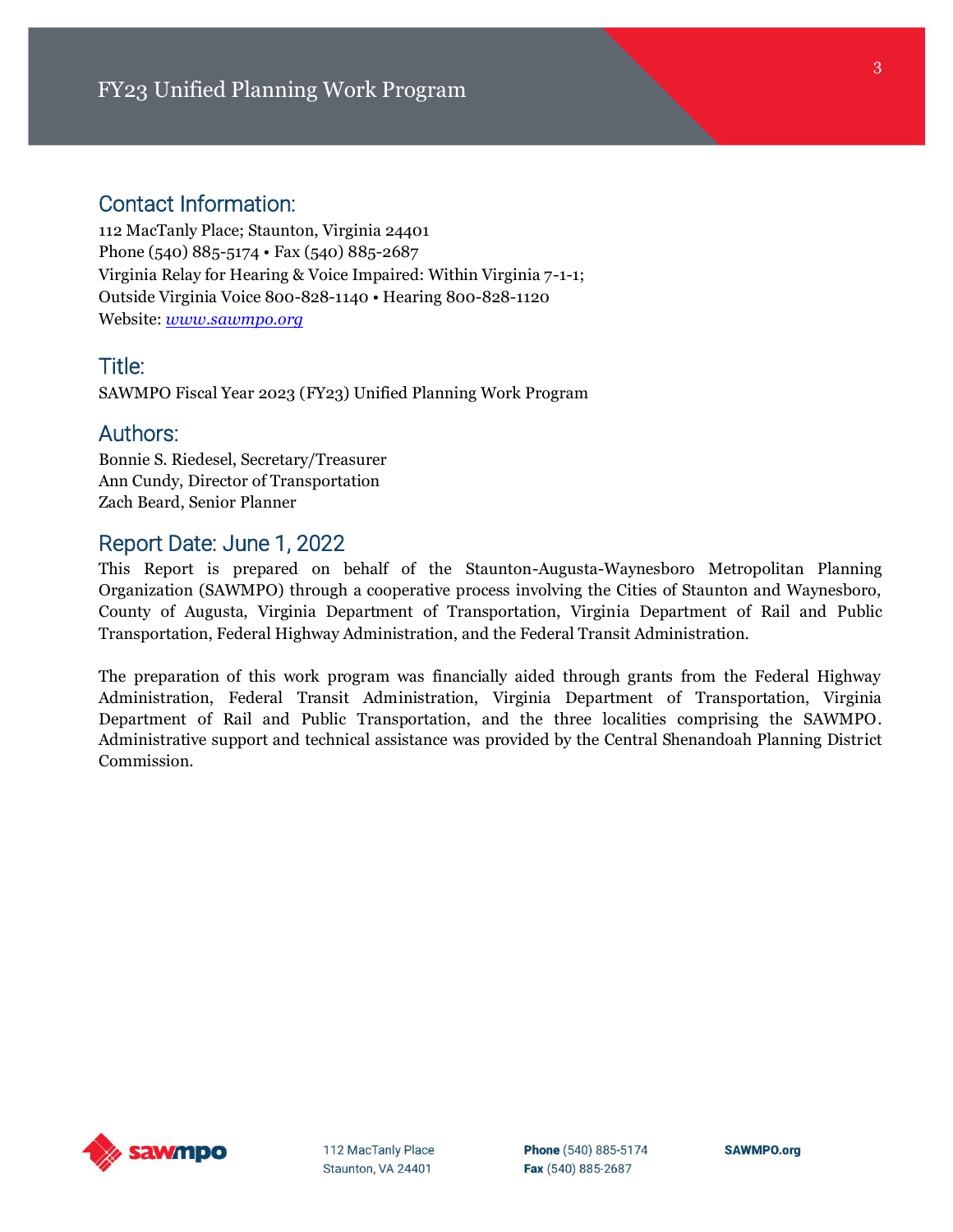# FY23 Unified Planning Work Program

## Policy Board

#### **Officers**

Chair, Bobby Henderson - City of Waynesboro Vice Chair, Dr. Scott Seaton - Augusta County Secretary/Treasurer, Bonnie S. Riedesel – Central Shenandoah Planning District Commission (non-voting)

#### **Members**

Tim Fitzgerald - Augusta County Carolyn Dull - City of Staunton Leslie Beauregard- City of Staunton Todd Wood - City of Waynesboro Randy Kiser - Virginia Department of Transportation Michele DeAngelis - Federal Transit Administration (non-voting) Kevin Jones - Federal Highway Administration (non-voting) Rusty Harrington - Virginia Department of Aviation (non-voting) Grace Stankus - Virginia Department of Rail and Public Transportation (non-voting) Steve Wilson - Virginia Regional Transit (non-voting)

#### Technical Advisory Committee

#### **Officers**

Chair, Leslie Tate – Augusta County Vice Chair, Luke Juday – City of Waynesboro

#### **Members**

Doug Wolfe - Augusta County Jeff Johnston - City of Staunton Rodney Rhodes - City of Staunton Alisande Tombarge - City of Waynesboro Don Komara - Virginia Department of Transportation Wood Hudson - Virginia Department of Rail and Public Transportation Kevin Jones - Federal Highway Administration (non-voting) Devon Thompson - Central Shenandoah Planning District Commission (non-voting) Phil Thompson – Virginia Regional Transit (non-voting) Steve Wilson - Virginia Regional Transit (non-voting)

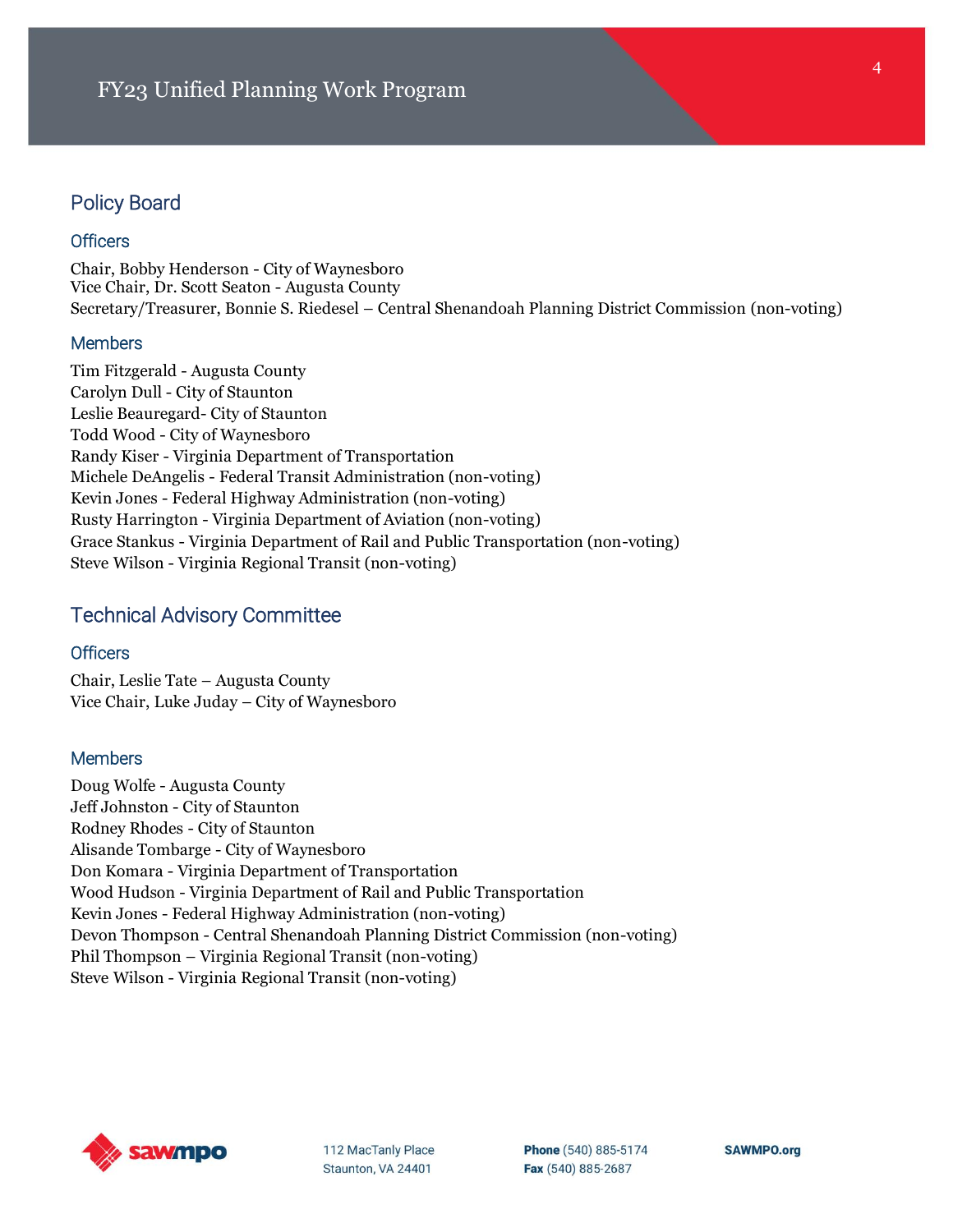# **Table of Contents**



112 MacTanly Place Staunton, VA 24401

Phone (540) 885-5174 Fax (540) 885-2687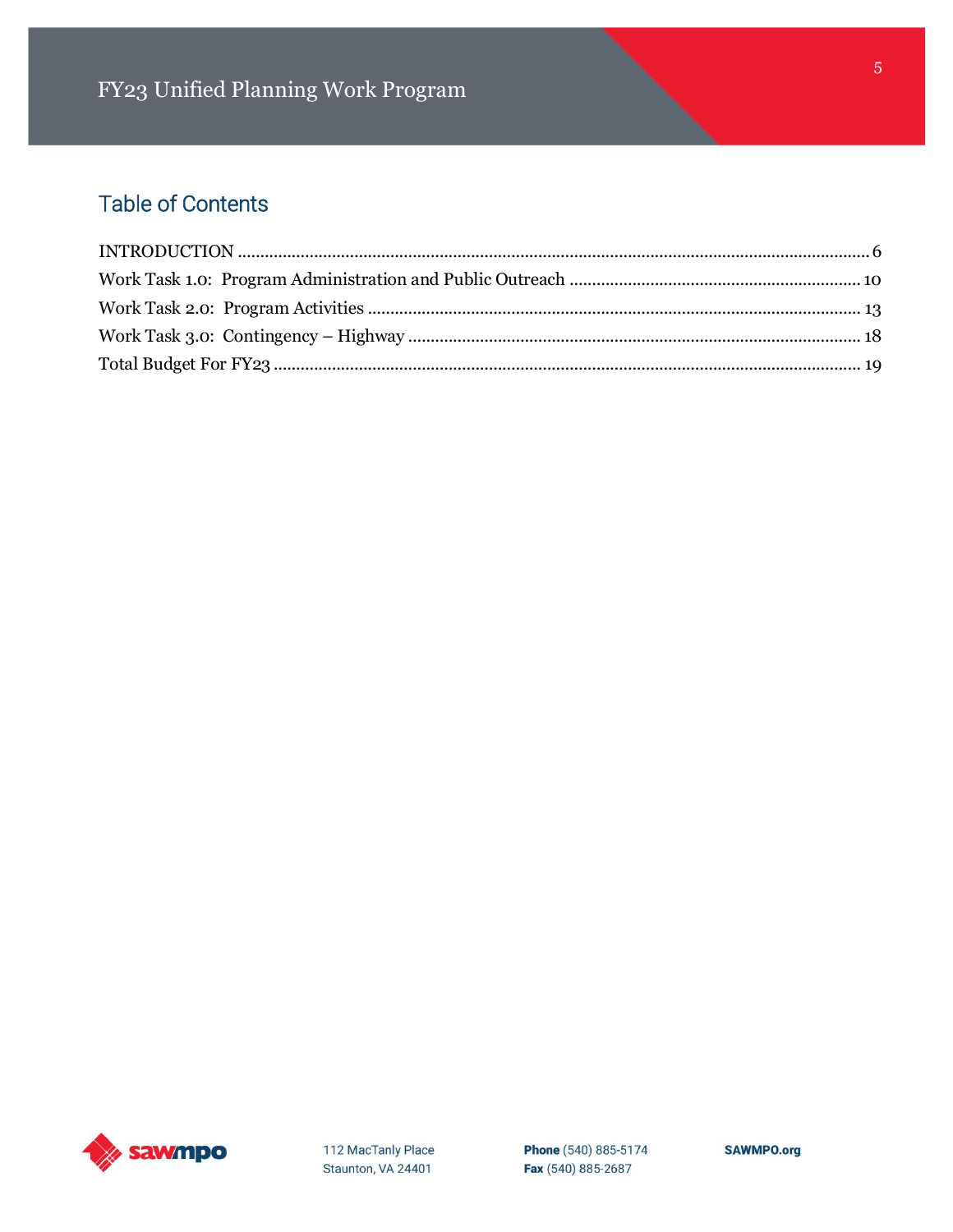## <span id="page-6-0"></span>INTRODUCTION

## Basis for Work Program

The Unified Planning Work Program (UPWP) for transportation planning identifies all activities to be undertaken by the Staunton-Augusta-Waynesboro Metropolitan Planning Organization (SAWMPO) within the Metropolitan Planning Area (MPA) for FY23 (July 1, 2022 to June 30, 2023). The UPWP provides a mechanism for the coordination of transportation planning activities in the region and is required as a basis and condition for all federal transportation funding and transportation planning assistance by the joint metropolitan planning regulations of the Federal Highway Administration (FHWA) and the Federal Transit Administration (FTA).

The work tasks within this UPWP are reflective of issues and concerns originating from transportation agencies at the federal, state, regional and local levels. The descriptions of the tasks to be accomplished and the budgets for these tasks are based on a best estimate of what can be accomplished within the confines of available federal, state and local resources.

# Metropolitan Planning Area

The SAWMPO planning area consists of the Cities of Staunton and Waynesboro, and a portion of Augusta County surrounding these jurisdictions. A map of the MPO is provided on the next page (Figure 1).

The SAWMPO has a land area of 142.7 square miles, and had a population of 81,692 according to 2019 estimates documented in the 2045 SAWMPO Long Range Transportation Plan (LRTP).



Phone (540) 885-5174 Fax (540) 885-2687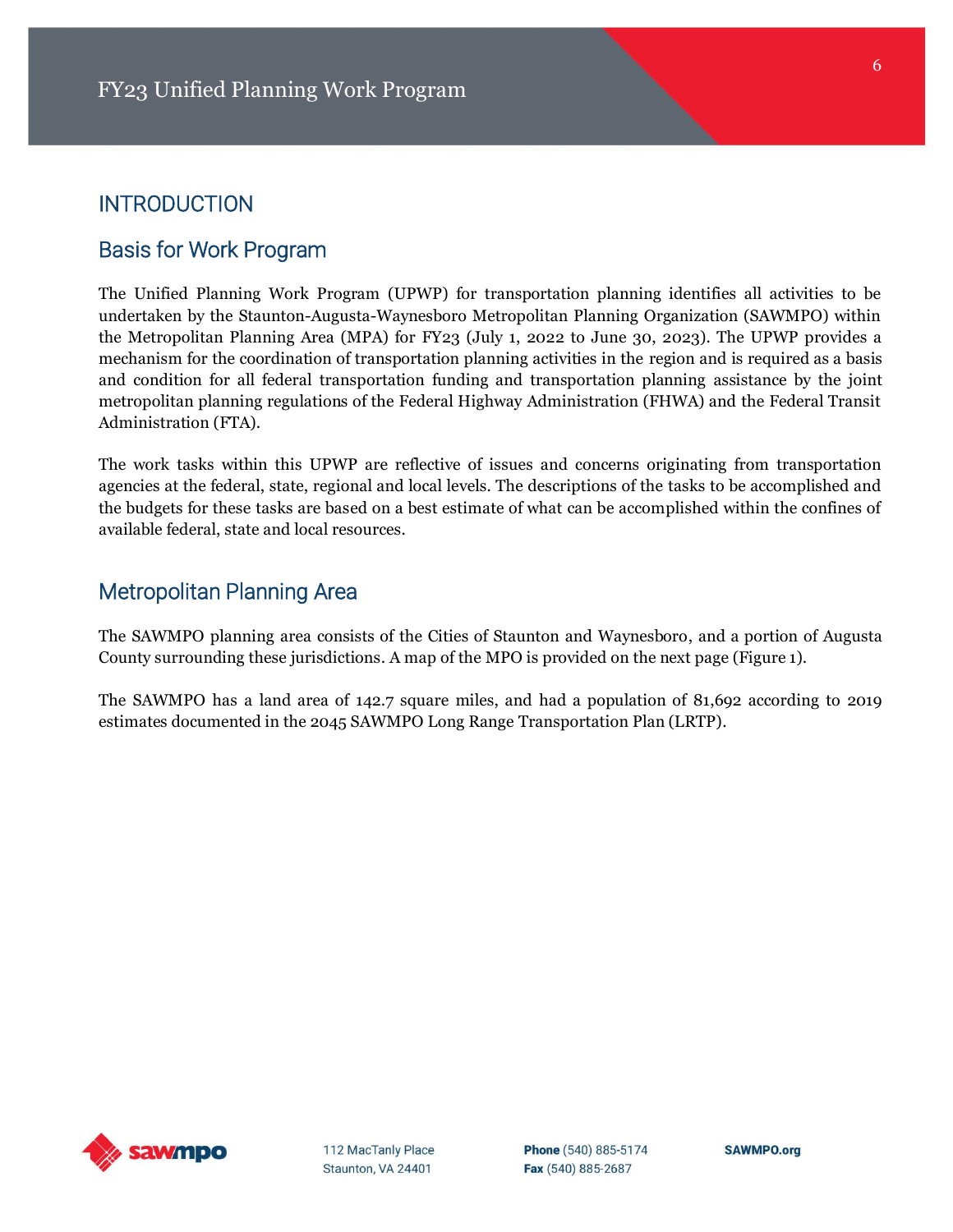

#### **Figure 1: SAWMPO Planning Area**



112 MacTanly Place Staunton, VA 24401

Phone (540) 885-5174 Fax (540) 885-2687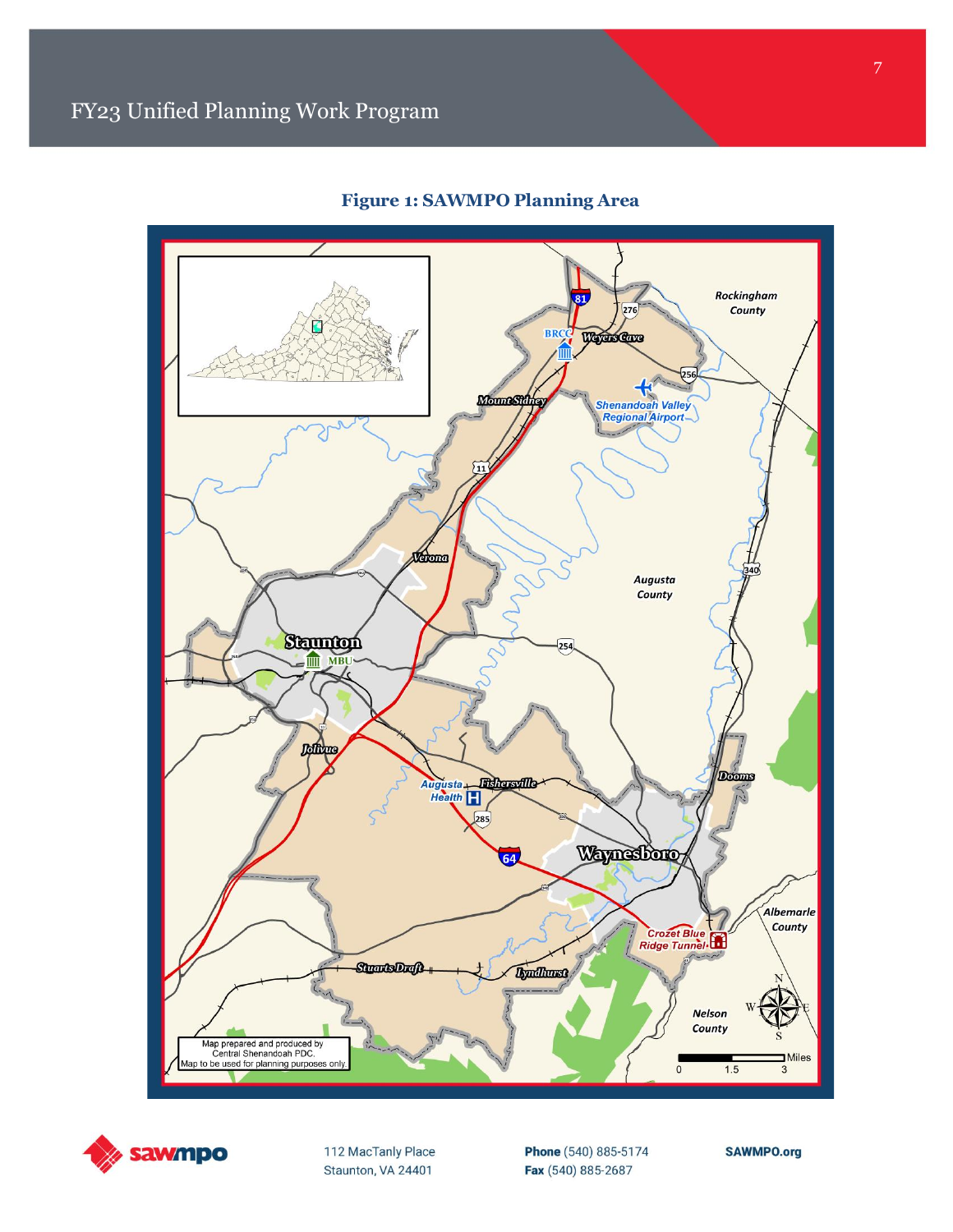### Responsibilities for Transportation Planning

The SAWMPO is the organization responsible for conducting the continuing, comprehensive, and coordinated (3-C) planning process for the Staunton-Augusta-Waynesboro urbanized area in accordance with requirements of Section 134 (Title 23 U.S.C.) of the Federal Highway Act of 1962, and Section 8 of the Federal Transit Act. The SAWMPO is the official Metropolitan Planning Organization for the Staunton-Augusta-Waynesboro urbanized area, designated by the Governor of Virginia, under Section 134 of the Federal Aid Highway Act, and the joint metropolitan planning regulations of FHWA and FTA. The policy making body of the SAWMPO is its Board which consists of seven (7) voting members. The voting membership of the Policy Board consists of two (2) members from the City of Staunton; two (2) members from Augusta County; two (2) members from the City of Waynesboro; and one (1) member from the Virginia Department of Transportation (VDOT). Member jurisdictions have also provided for alternate voting members.

Other agencies with non-voting membership on the SAWMPO Policy Board include: the Virginia Department of Rail and Public Transportation (DRPT), BRITE Transit contracted service provider, Virginia Regional Transit (VRT), FHWA and FTA, and the Virginia Department of Aviation.

## Organization of the SAWMPO

The day-to-day operations of the SAWMPO are performed by staff of the Central Shenandoah Planning District Commission (CSPDC). Staff, in conjunction with the SAWMPO member agencies, collects, analyzes, and evaluates demographic, land use, and transportation data to gain a better understanding of the transportation system requirements of the area. Staff prepares materials for use at Policy Board and Technical Advisory Committee (TAC) meetings, as well as any existing sub-committee meetings. Staff also administers the public involvement and Title VI processes.

Staff members participate in all SAWMPO meetings, provide expertise, and administer the transportation planning program. In addition, CSPDC staff represent the SAWMPO at other meetings of importance to regional planning activities.

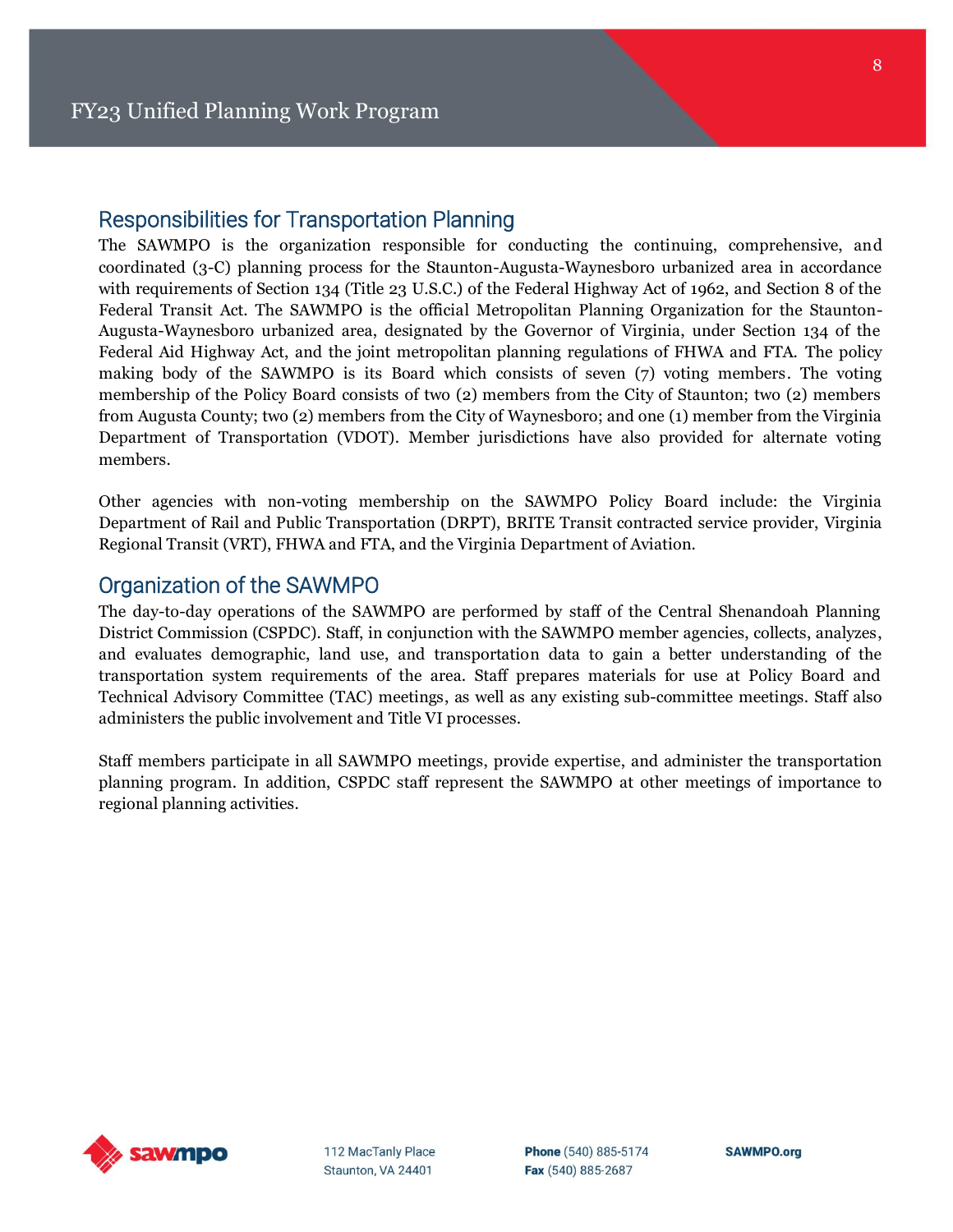# Total FY23 Budget Revenues

The primary funding sources for transportation planning activities included in this UPWP are the FHWA Section 112 (PL) (referred to as highway funds) and FTA Section 5303 (referred to as transit funds) programs. The proposed funding amounts, including state and local matching funds, for the FY23 SAWMPO UPWP are shown below.

| <b>FY23 UPWP Budget Revenue Summary</b> |              |                |              |          |  |  |  |  |  |
|-----------------------------------------|--------------|----------------|--------------|----------|--|--|--|--|--|
| <b>Revenue Category</b>                 | <b>Total</b> | <b>Federal</b> | <b>State</b> | Local    |  |  |  |  |  |
| <b>Highway</b>                          |              |                |              |          |  |  |  |  |  |
| FY 2023 New Highway Revenues            | \$172,753    | \$138,202      | \$17,275     | \$17,275 |  |  |  |  |  |
| Carryover from FY 2021 Highway Funds    | \$100,552    | \$80,442       | \$10,055     | \$10,055 |  |  |  |  |  |
| Subtotal                                | \$273,305    | \$218,644      | \$27,331     | \$27,331 |  |  |  |  |  |
| <b>Transit</b>                          |              |                |              |          |  |  |  |  |  |
| FY 2023 New Transit Revenues            | \$102,363    | \$81,890       | \$10,236     | \$10,236 |  |  |  |  |  |
| Spendout from FY 2022 Transit Funds     | \$50,000     | \$40,000       | \$5,000      | \$5,000  |  |  |  |  |  |
| Subtotal                                | \$152,363    | \$121,890      | \$15,236     | \$15,236 |  |  |  |  |  |
| <b>Total FY23 Revenues</b>              | \$425,668    | \$340,534      | \$42,567     | \$42,567 |  |  |  |  |  |

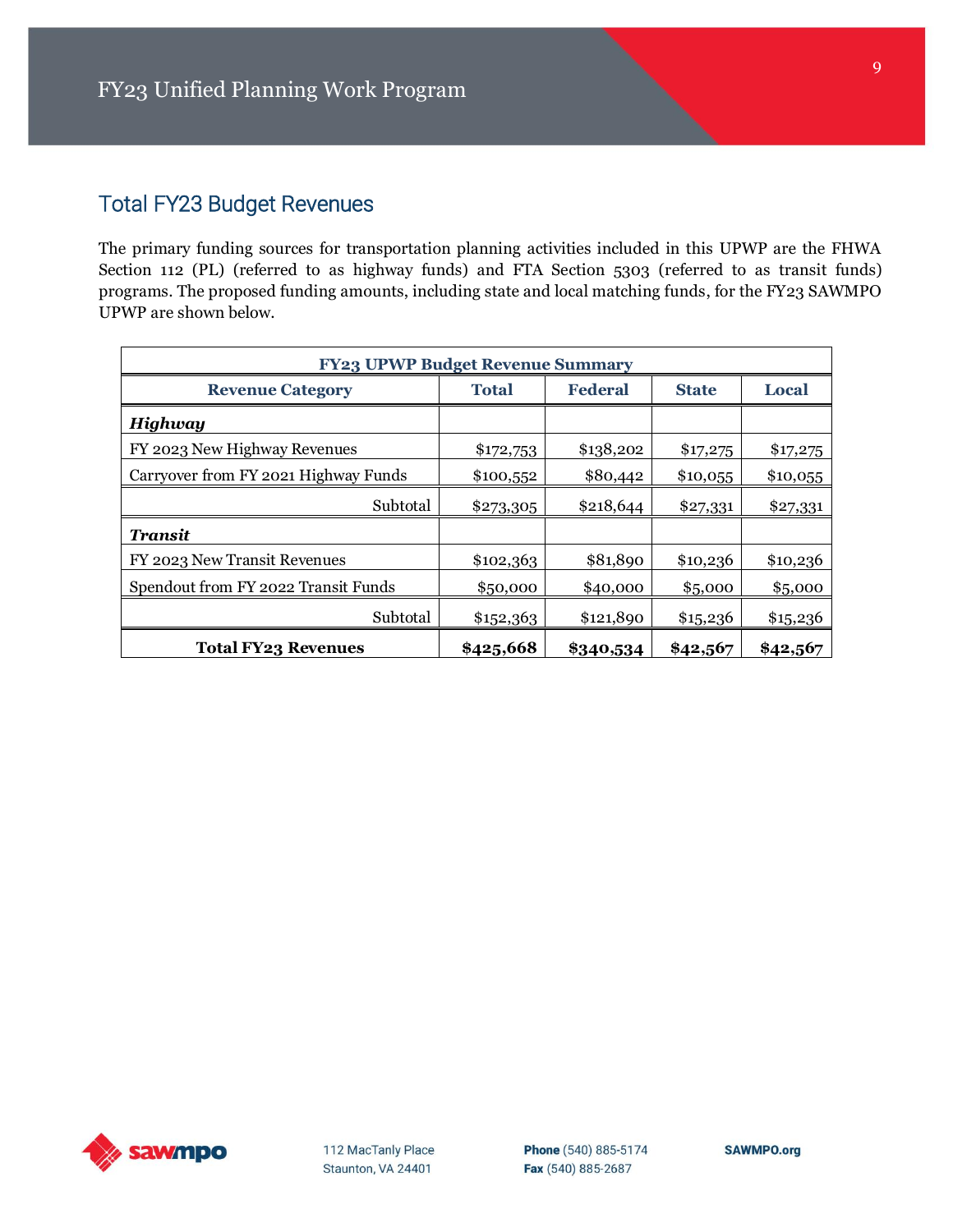# <span id="page-10-0"></span>Work Task 1.0: Program Administration and Public Outreach

# Work Task 1.01: Program Administration

#### Objective and Description:

This task includes ongoing activities of a continuing, comprehensive, and coordinated (3-C) planning process that ensures proper management and operation as described in the SAWMPO Memorandum of Understanding. Coordination includes providing opportunities for cross-jurisdictional communication among VDOT and DRPT, the member jurisdictions, and other regional partners through the MPO planning process.

This task includes maintenance of the FY23 UPWP and development of the FY23 UPWP. To meet the requirements of 23 CFR Part 420 and 23 CFR Part 450, the SAWMPO, in cooperation with VDOT and DRPT, is responsible for the development of a UPWP.

The UPWP describes all regional transportation planning activities anticipated in the MPO for the following fiscal year that will utilize federal funding (e.g., Title I Section 134 and Title III Section 8 metropolitan planning funds). The UPWP also identifies state and local matching dollars for these federal planning programs. These transportation planning activities are designed to address highway, transit, and nonmotorized modes of travel for the SAWMPO. The UPWP will incorporate suggestions from federal funding agencies, state transportation agencies, transit operating agencies, local governments participating in the SAWMPO, and the public through the public involvement process.

The primary objectives of program support and administration are:

- To provide all required administrative functions including UPWP maintenance, accounting, financial reporting, personnel administration, meeting organization, preparation of meeting materials and minutes or summaries, presentation preparation and follow-up, office management, contract administration, and necessary purchases such as of office equipment and software, etc.
- To coordinate with VDOT and DRPT staff, SAWMPO TAC and Policy Board members, etc., to review and amend plans and policies to ensure that all program elements are compliant with applicable state and federal regulations and guidance.
- To support the activities of the SAWMPO through the organization of regular meetings among stakeholders, preparation of reports, presentations, agendas, minutes, and mailings for all Policy Board, TAC and other meetings, as well as attendance at those meetings. Attendance at meetings and timekeeping are included in this task.
- To provide on-going training and development of staff and Board/Committee members to make certain that they are familiar with new and updated federal and state transportation regulations/guidelines, and are prepared to respond to the challenges and demands of this region.



112 MacTanly Place Staunton, VA 24401

Phone (540) 885-5174 Fax (540) 885-2687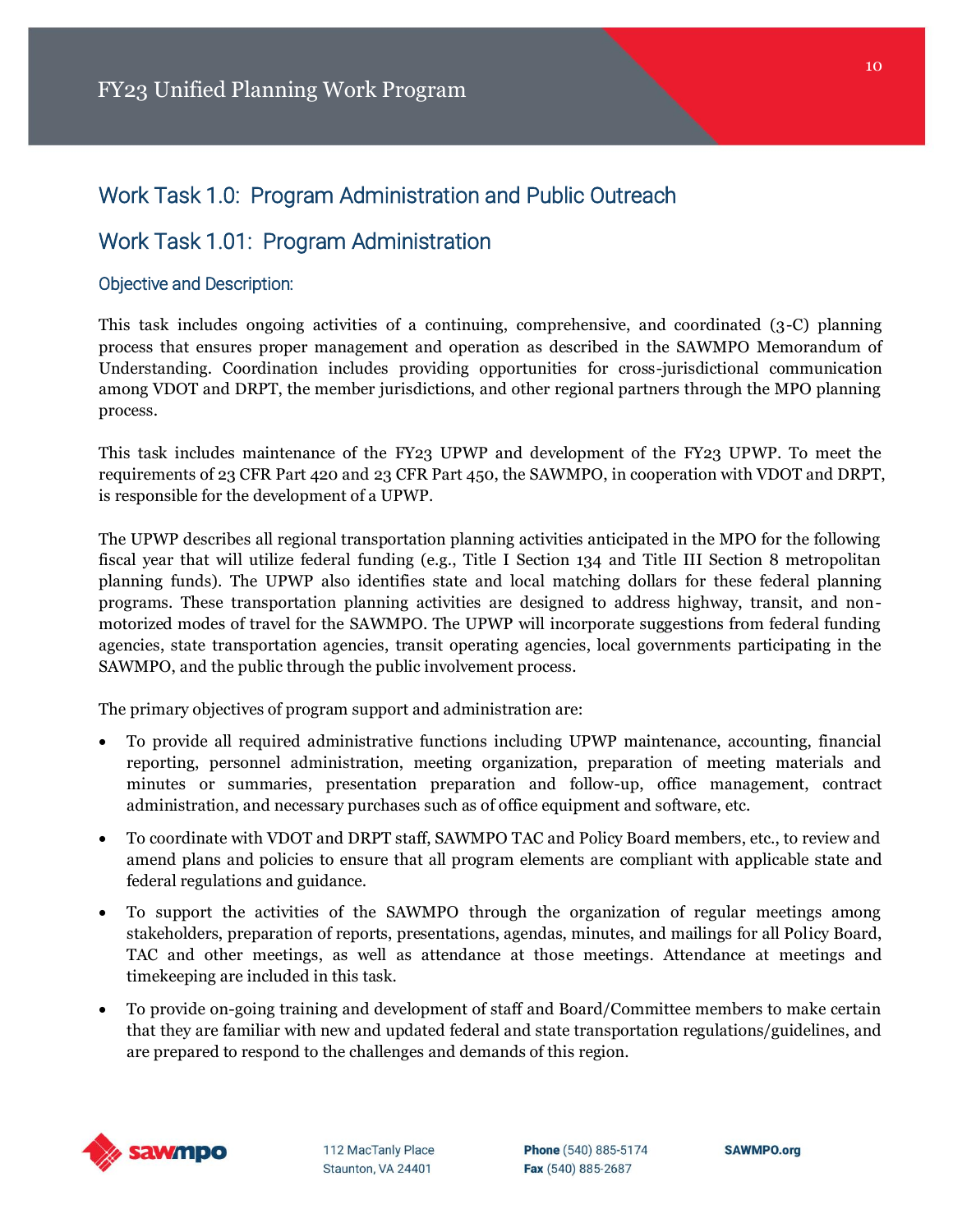- To incorporate the 2021 FHWA and FTA Planning Emphasis Areas (PEAs) into MPO work activities related to clean energy, equity, complete streets, public involvement, planning and environmental linkages, and transportation planning data sharing to address national transportation planning goals and priorities that meet regional and local needs.
- To represent the SAWMPO on the Virginia Association of Metropolitan Planning Organizations (VAMPO).
- To manage the on-call consultant programs for the use of the SAWMPO and its member localities and assist with contract administration and project management services.
- To incorporate the 2021 FHWA and FTA Planning Emphasis Areas (PEAs) into MPO work activities related to clean energy, equity, complete streets, public involvement, planning and environmental linkages, and transportation planning data sharing to address national transportation planning goals and priorities that meet regional and local needs.

#### Activities and Products:

- Efficient office operation, accurate financial information, preparation of quarterly reports and other information in support of MPO activities, writing and administration of transportation-related grants; transportation planning services; and a well-trained and informed MPO staff, Policy Board, and TAC.
- Coordination between VDOT and DRPT staff, SAWMPO staff, TAC, and Policy Board through regular MPO meetings to share knowledge, strategize on long-term planning issues, review and amend plans and policies, and remain compliant with relevant federal and state regulations and guidelines.
- Support of the administrative activities of the SAWMPO including the Policy Board, TAC and other meetings, as well as attendance at those meetings.
- Coordinate and co-host annual joint MPO meeting with the Charlottesville-Albemarle MPO.
- Management of on-call consultants to provide technical support and project development for the SAWMPO and its member localities.
- Development of the FY24 UPWP and management of the FY23 UPWP.
- Process UPWP amendments as needed for the appropriate sections of funding (i.e. FHWA PL 112, FTA Section 5303, VDOT State match, DRPT State match, or any local matching funds).
- Facilitate data sharing between the MPO, VDOT, and public transportation providers to advance the efficient use of resources and inform state, regional, and local decision-making.

| 1.01 Program Administration                                            |          |          |         |         |  |  |  |  |  |
|------------------------------------------------------------------------|----------|----------|---------|---------|--|--|--|--|--|
| <b>Federal</b><br><b>Total</b><br><b>FY23</b><br>Local<br><b>State</b> |          |          |         |         |  |  |  |  |  |
| <b>Highway</b>                                                         | \$45,000 | \$36,000 | \$4,500 | \$4,500 |  |  |  |  |  |
| <b>Transit</b>                                                         | \$28,952 | \$23,161 | \$2,895 | \$2,896 |  |  |  |  |  |
| <b>Total</b>                                                           | \$73,952 | \$59,161 | \$7,395 | \$7,396 |  |  |  |  |  |



112 MacTanly Place Staunton, VA 24401

Phone (540) 885-5174 Fax (540) 885-2687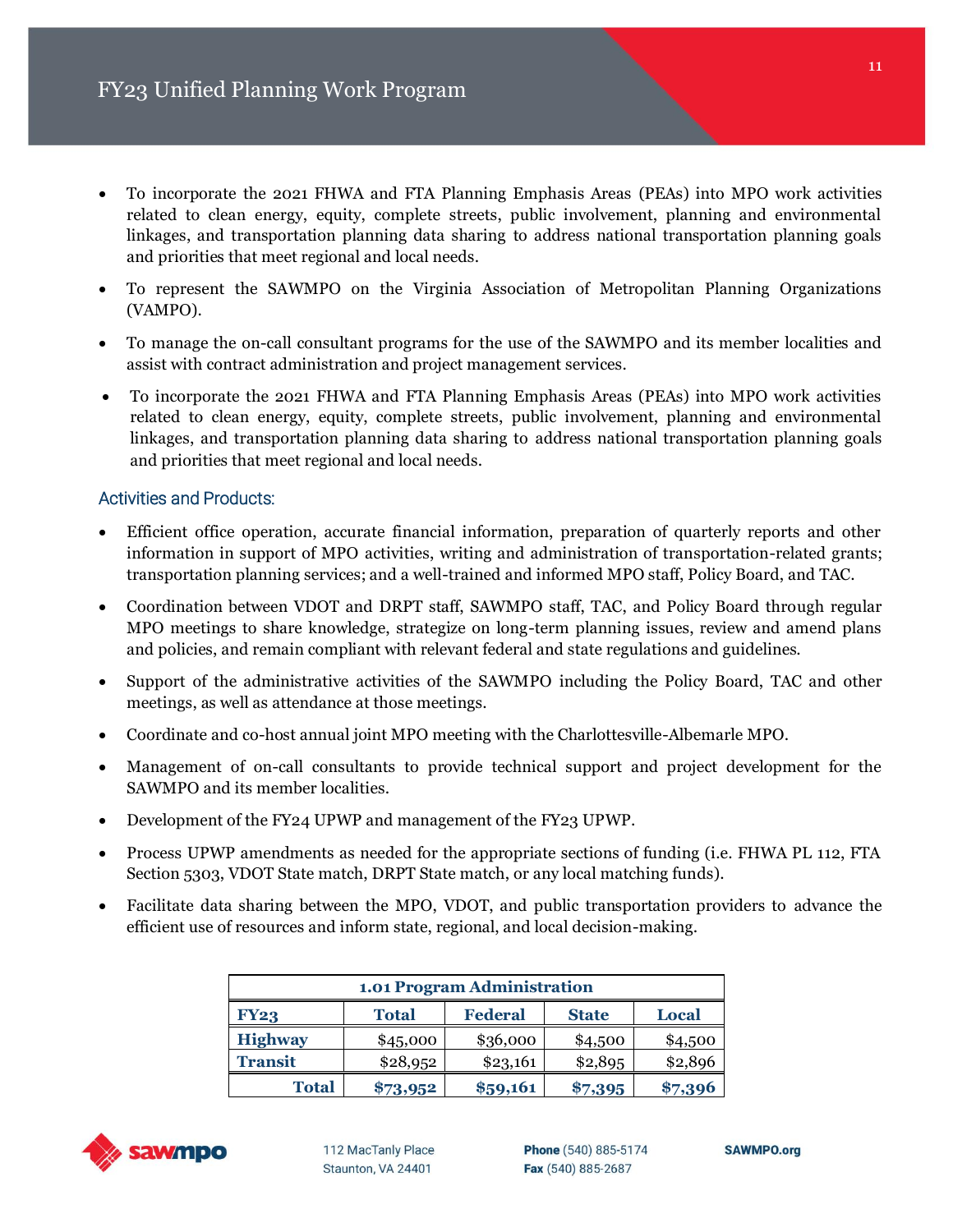# Work Task 1.02: Public Participation and Outreach

#### Objective and Description:

This task includes ongoing activities that maintain and encourage meaningful public participation and outreach to citizens in the MPO region. Public participation is an integral component to MPO activities and therefore this work task is integrated with program support.

Staff will update the SAWMPO website in compliance with the Public Participation Plan (PPP). The MPO will regularly review and update the website to list public notices, provide updates on planning processes, feature upcoming events and receive public input.

The primary objectives of program support and administration are:

- Maintain Title VI compliance and ensure environmental justice in all work plans and activities for travel modes, including consultation with appropriate groups, committees and community representatives.
- Manage the SAWMPO website and develop new content to inform the public on the activities of the SAWMPO and provide updates relative to transportation in the region. Updates may contain information required by federal and state regulations and guidance.
- Continue a proactive public participation process that provides complete information, timely public notice, and full public access to key decisions, and supports early and continuing involvement of the public, including disadvantaged populations, in developing plans, TIPs, and other documents in accordance with the approved Public Participation Plan (PPP).
- Integrate Virtual Public Involvement (VPI) tools into the overall public engagement approach, and advance outreach to underserved and disadvantaged communities.

#### Activities and Products:

- Increased participation by community members in the development of the various SAWMPO transportation plans, with a particular focus on improving public participation by groups not previously involved in the transportation planning process.
- Environmental justice and Title VI compliance in all work plans and activities, including the identification of underserved communities.
- Maintain the SAWMPO.org website with timely information regarding the MPO's ongoing activities, scheduled events and planning documents.
- Evaluation of the effectiveness of the PPP and Title VI Plan for engaging transportation disadvantaged communities in the decision-making process.
- Supplement face-to-face information sharing with VPI technology while ensuring continued public participation by individuals without access to computers and mobile devices.



112 MacTanly Place Staunton, VA 24401

Phone (540) 885-5174 Fax (540) 885-2687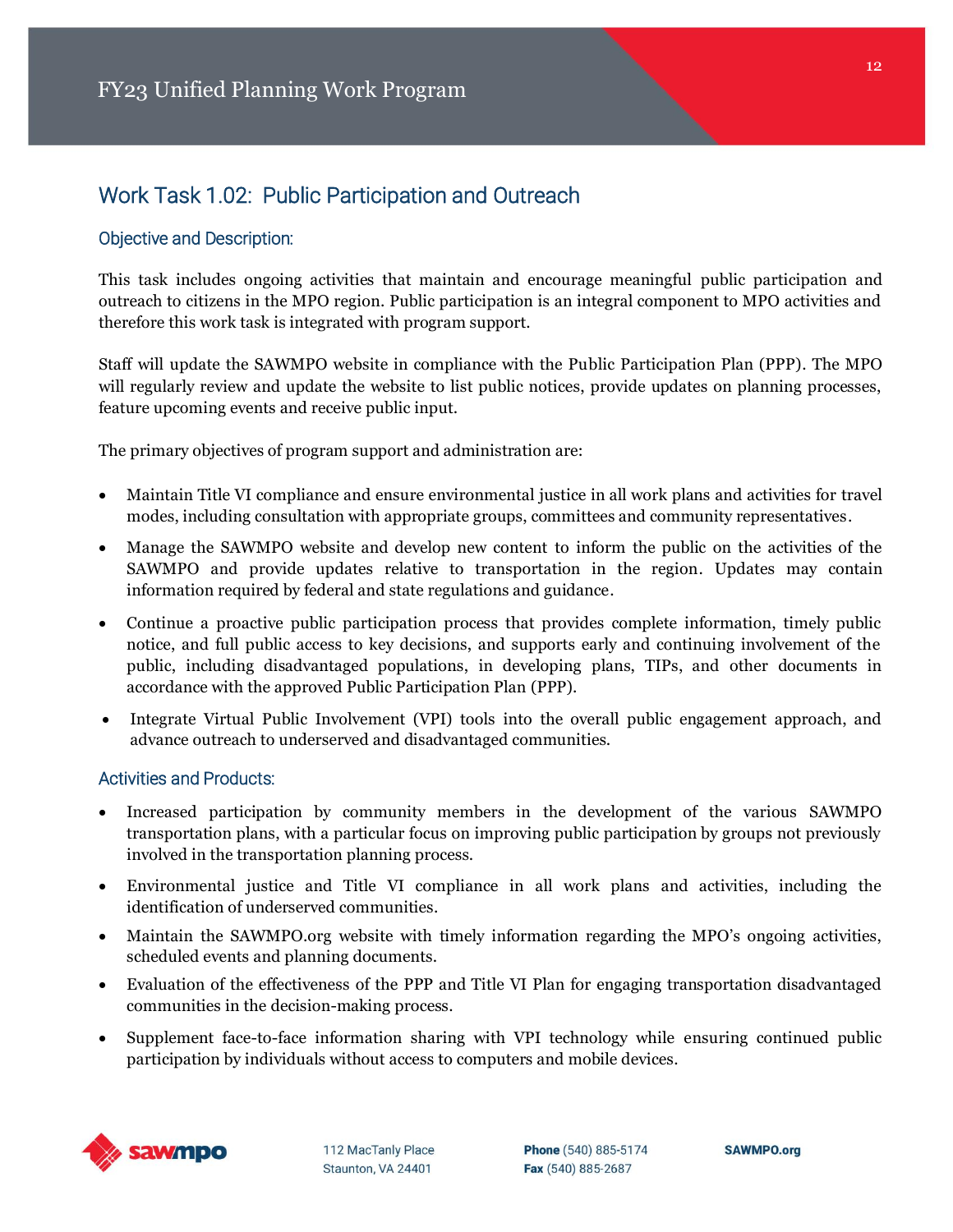| 1.02 Public Coordination & Outreach                                           |          |          |         |         |  |  |  |  |  |
|-------------------------------------------------------------------------------|----------|----------|---------|---------|--|--|--|--|--|
| <b>Federal</b><br><b>Total</b><br><b>Local</b><br><b>FY23</b><br><b>State</b> |          |          |         |         |  |  |  |  |  |
| <b>Highway</b>                                                                | \$14,000 |          | \$1,400 | \$1,400 |  |  |  |  |  |
| <b>Transit</b>                                                                | \$8,500  |          | \$850   | \$850   |  |  |  |  |  |
| <b>Total</b>                                                                  | \$22,500 | \$18,000 | \$2,250 | \$2,250 |  |  |  |  |  |

# <span id="page-13-0"></span>Work Task 2.0: Program Activities

# Work Task 2.01: Long-Range Transportation Planning

#### Objective & Description:

The primary objective of this task is to provide for long-range planning activities. This includes updating and implementing the Long-Range Transportation Plan (LRTP), and other long-range planning documents.

Federal law requires that the SAWMPO develop and approve a LRTP every five years, and that the Plan must have at least a 20-year horizon at the time of adoption. The LRTP was adopted on December 3, 2020. FY 23 work will focus on implementing an on-going performance-based planning and evaluation methodology for the 2045 LRTP document and MPO area. The performance-based planning program will utilize transportation performance measures and targets to achieve performance outcomes.

This work task is also intended to support planning work for non-motorized forms of transportation, including activities to expand development of the regional bicycle/pedestrian safety and education program and website, Bike the Valley. These activities may include production and dissemination of marketing literature, participation in community outreach events that promote bicycle and pedestrian safety like the SAW Walk Bike Summit, and work to continue to identify bicycle and pedestrian improvements within the MPO.

The following are activities that may be accomplished under this task.

#### Activities & Products:

- Manage the long range transportation planning process and the 2045 Long Range Transportation Plan document.
- Evaluate and maintain the existing LRTP for an integrated multi-modal transportation system. Maintain consistency with the 3-C process, which identifies the regional context and needs, involves the public appropriately, examines the existing conditions relevant to transportation planning, and results in both a constrained and vision list of project recommendations.
- Consider the following when conducting long-term planning: identifying the barriers to and opportunities for deployment of alternative fueling and charging infrastructure; evaluating opportunities to reduce greenhouse gas emissions by reducing single-occupancy vehicle trips and increasing access to



112 MacTanly Place Staunton, VA 24401

Phone (540) 885-5174 Fax (540) 885-2687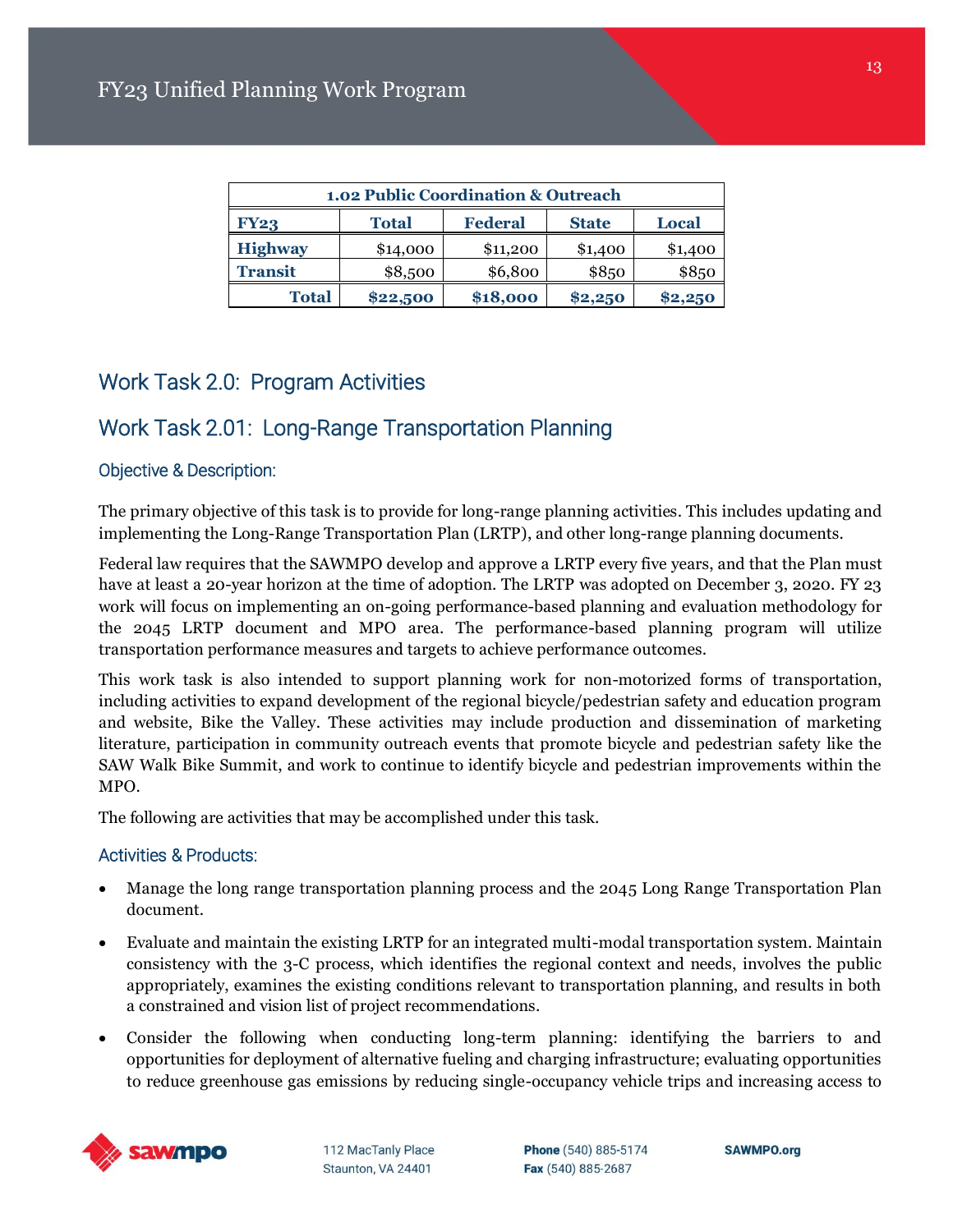public transportation, shift to lower emission modes of transportation; and identifying transportation system vulnerabilities to climate change impacts and evaluating potential solutions.

- An on-going Performance-Based Planning Program.
- Organize and attend community outreach events to promote all modes of travel.
- Seek state and federal funds to further bicycle/pedestrian programs in the region (e.g., VDOT's Safe Routes to School program, DCR's Trails and Outdoors Fund grants, VDOT's Transportation Alternatives Program, DMV's Governor's Highway Safety grants).
- Maintain and enhance the bicycle/pedestrian program web page on the SAWMPO website, and the Bike the Valley website for posting information and soliciting feedback.

| 2.01 Long-Range Transportation<br><b>Planning</b> |              |                |              |              |  |  |  |  |
|---------------------------------------------------|--------------|----------------|--------------|--------------|--|--|--|--|
| <b>FY 23</b>                                      | <b>Total</b> | <b>Federal</b> | <b>State</b> | <b>Local</b> |  |  |  |  |
| <b>Highway</b>                                    | \$45,000     | \$36,000       | \$4,500      | \$4,500      |  |  |  |  |
| <b>Transit</b>                                    | \$17,500     | \$14,000       | \$1,750      | \$1,750      |  |  |  |  |
| <b>Total</b>                                      | \$62,500     | \$50,000       | \$6,250      | \$6,250      |  |  |  |  |

# Work Task 2.02: Short-Range Transportation Planning

#### Objective & Description:

Short range planning activities for the MPO include maintenance of the Transportation Improvement Program (TIP), and small area or corridor studies to advance projects to the project application and programming stage.

The TIP is a four-year program of highway, transit, bicycle, pedestrian, safety, and enhancement projects receiving federal, state, and local funds. The TIP must be approved by the SAWMPO Policy Board and the Governor of Virginia, and is required as a condition for all federal funding assistance for transportation improvements within the MPO.

This task allows SAWMPO staff or consultants to perform corridor, interchange, or intersection planning studies to prepare projects for advancement to the SYIP and TIP, or towards construction funded by other means. These are multi-modal studies addressing safety and operations for all users of personal vehicles, pedestrians, bicyclists, and transit. These studies may include opportunities to examine the potential for economic development and show commitment to infrastructure improvements that would enable it.

MPO studies may also include opportunities to reduce greenhouse gas emissions by reducing singleoccupancy vehicle trips and increasing access to public transportation, advance alternative fueling and charging infrastructure, identify transportation system vulnerabilities to climate change impacts and



112 MacTanly Place Staunton, VA 24401

Phone (540) 885-5174 Fax (540) 885-2687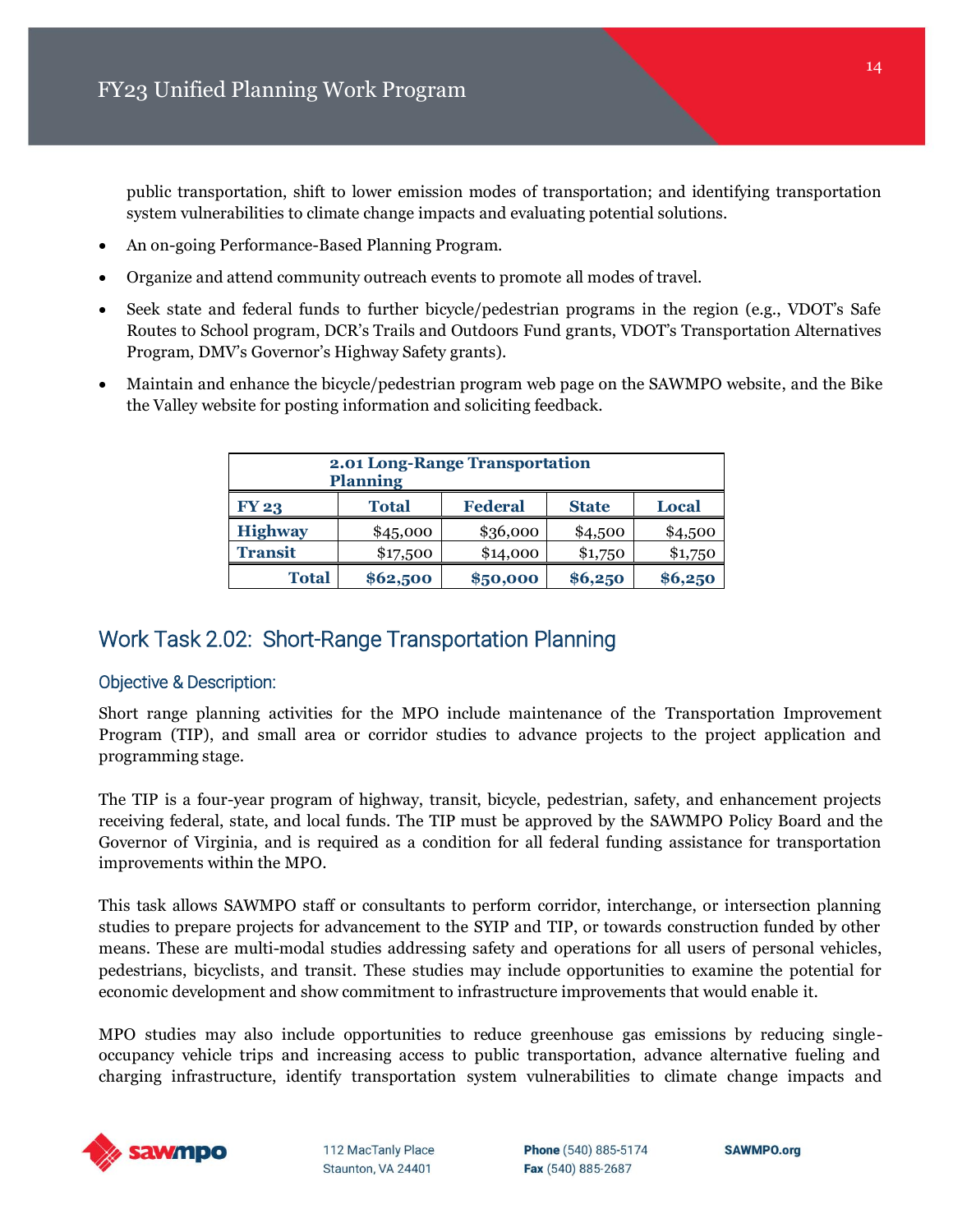evaluate potential solutions, increase public transportation service in underserved communities, and encourage interagency relationships to minimize impacts on human and natural resources.

#### Activities & Products:

- A current SAWMPO TIP document, listing all highway, transit, and non-motorized projects with obligated federal funding for the published STIP, and complying with all federal and state regulations and guidance.
- Reviewed and processed highway, transit, and non-motorized TIP adjustments and amendments.
- The TIP will be posted on the SAWMPO website. The public and all other interested parties will be given an opportunity to review and comment on the proposed TIP as described under the SAWMPO's PPP. The TIP will be accessible for public review electronically through the internet and at other locations specified in the PPP.
- Completion of the SAWMPO Regional Safety Plan in coordination with VDOT that identifies regional safety trends, crash characteristics, crash locations, and next steps including countermeasures and implimentation options.
- Coordinate with member localities, the SAWMPO Policy Board and TAC, and VDOT to identify and develop an FY 23 Small Area Study focused on addressing safety and congestion issues in the region.
- Products completed under this task may also include analysis, reports, mapping, design documents for corridor/interchange/intersection studies. These studies are intended to advance projects in the MPO's 2045 Long Range Transportation Plan.

| 2.02 Short Range Transportation<br><b>Planning</b>                      |           |          |          |          |  |  |  |  |  |
|-------------------------------------------------------------------------|-----------|----------|----------|----------|--|--|--|--|--|
| <b>Federal</b><br><b>FY 23</b><br><b>Total</b><br><b>State</b><br>Local |           |          |          |          |  |  |  |  |  |
| <b>Highway</b>                                                          | \$73,076  | \$58,461 | \$7,308  | \$7,308  |  |  |  |  |  |
| <b>Transit</b>                                                          | \$26,924  | \$21,539 | \$2,692  | \$2,693  |  |  |  |  |  |
| <b>Total</b>                                                            | \$100,000 | \$80,000 | \$10,000 | \$10,001 |  |  |  |  |  |

# Work Task 2.03: Local, State and Federal Agency Assistance

#### Objective & Description:

This program element is designed to provide planning assistance for the SAWMPO member jurisdictions, state and federal agencies. Assistance can include but is not limited to, development or administration of transportation-related grants, and assistance with other transportation planning requested.

Work will also include assistance with VTrans, the statewide transportation plan, multimodal and freight planning, coordinated human service planning for transit, ADA, Title VI/ Environmental Justice review, compliance with state and federal planning regulations, and review or development of MPO/regional



112 MacTanly Place Staunton, VA 24401

Phone (540) 885-5174 Fax (540) 885-2687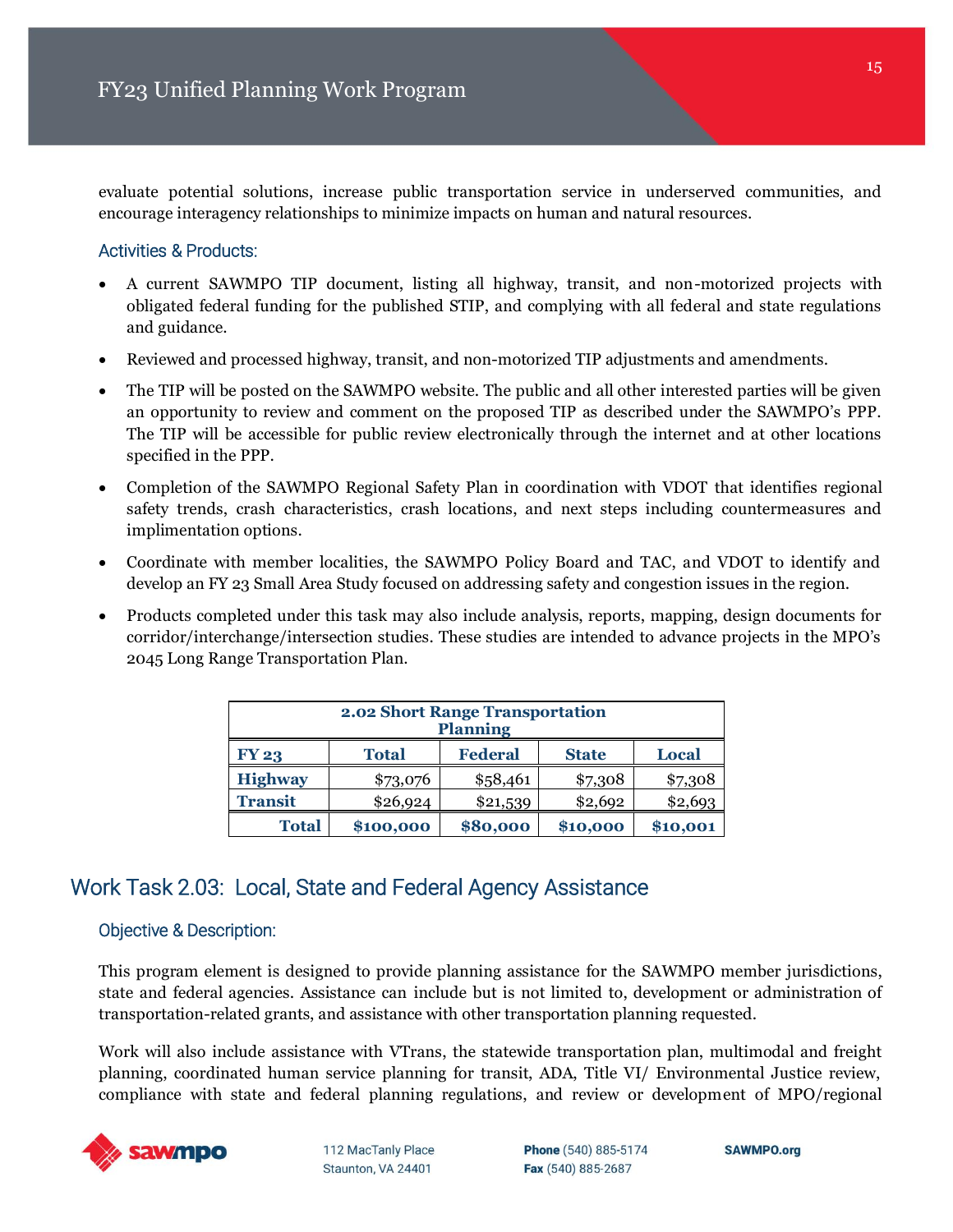transportation performance measures. Also included in this task will be time for staff to monitor legislative activity related to transportation issues, provide comment and feedback to policy-making boards, and inform local administrators on the implications of this legislative activity, especially with regards to the I-81 Corridor Improvement Program and Committee.

#### Activities and Products:

- Identify, write, or administer transportation-related grants for SAWMPO member localities, including the SMART SCALE, Transportation Alternatives/Safe Routes to School, and Highway Safety Improvement Program grants.
- Assist localities with updates to Comprehensive Plans or other planning documents related to transportation.
- Assist in the completion of any special transportation related study or project for any transportation mode for the SAWMPO localities as requested, including the I-64 Corridor Improvement Program.
- Specific planning work items as may be requested by FTA, FHWA, DRPT and VDOT including, but not limited to multi-modal planning, human services transportation planning, freight planning, and assistance with components of the statewide transportation plan.
- Attendance at state or federal agency or non-governmental organization sponsored training, workshops, seminars, and conferences relative to transportation planning.
- Updates and legislative reports will be provided to the Policy Board, TAC and other regional stakeholders and feedback regarding legislative activities will be returned to the appropriate agencies.
- Provide general transportation related planning services, projects, and activities (e.g., map production, data analysis, reports, etc.), as requested by SAWMPO localities or the SAWMPO Policy Board/TAC for all modes of travel.
- Draft or manage transportation-related grants for SAWMPO member localities for projects for all modes, as needed.
- Provide updates to member localities on opportunities to expand electric and other alternative fuel infrastructure in the region.

| 2.03 Local, State and Federal Assistance |                                                         |          |         |         |  |  |  |  |  |
|------------------------------------------|---------------------------------------------------------|----------|---------|---------|--|--|--|--|--|
| <b>FY 23</b>                             | Federal<br><b>Total</b><br><b>Local</b><br><b>State</b> |          |         |         |  |  |  |  |  |
| <b>Highway</b>                           | \$45,000                                                | \$36,000 | \$4,500 | \$4,500 |  |  |  |  |  |
| <b>Transit</b>                           | \$20,000                                                | \$16,000 | \$2,000 | \$2,000 |  |  |  |  |  |
| <b>Total</b>                             | \$65,000                                                | \$52,000 | \$6,500 | \$6,500 |  |  |  |  |  |

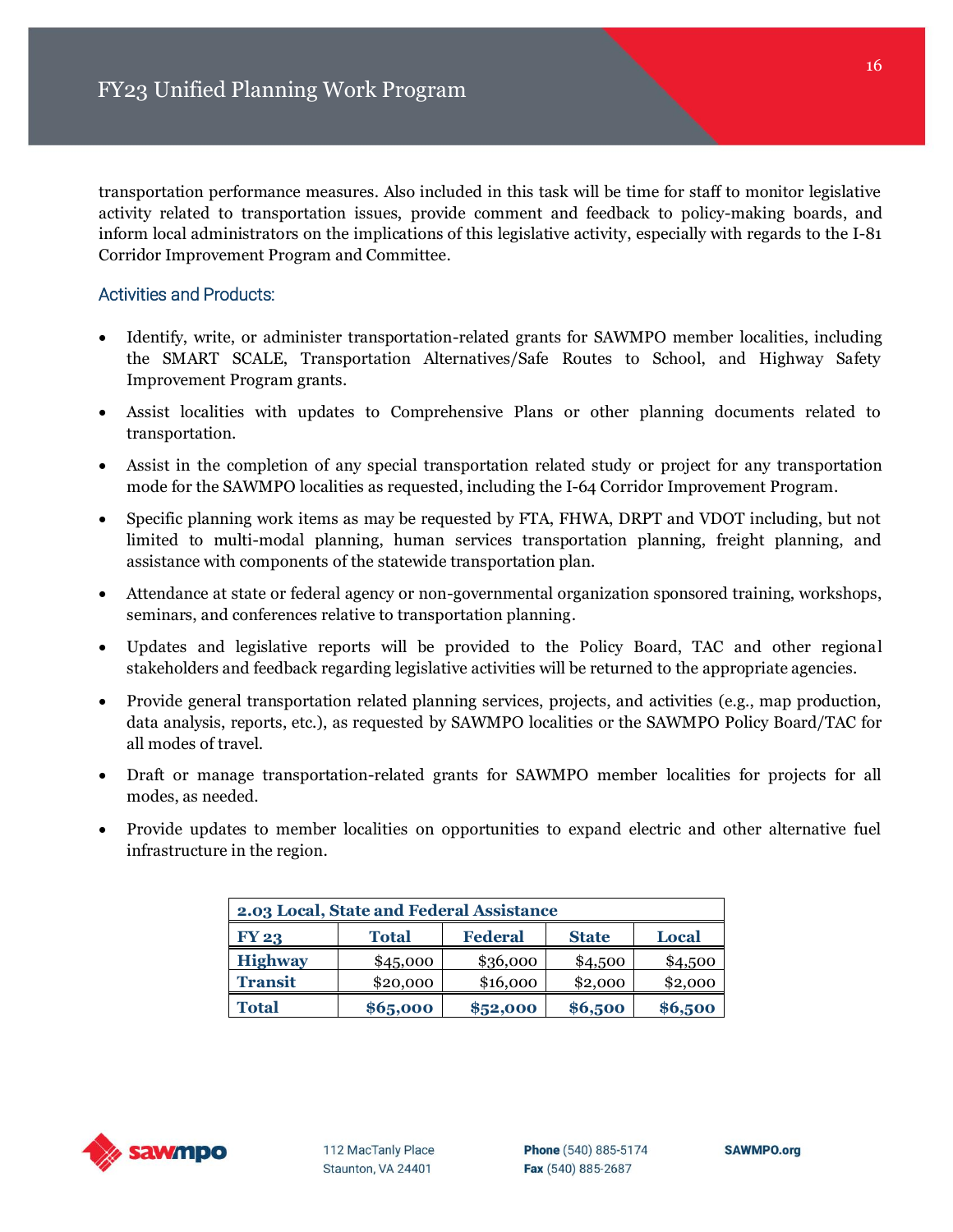# Work Task 2.04: Transit Planning

#### Objective and Description:

The SAWMPO will coordinate with BRITE and other regional transit providers to conduct transit planning in the MPO region.

Transit planning activities include route planning, analysis, and performance evaluations, and identification of gaps in the connectivity of the transit system, evaluation of workforce mobility needs, provision of Park and Ride lots, and other transportation demand management (TDM) needs region-wide.

MPO studies will consider infrastructure for non-motorized travel, public transportation access, and increased public transportation service in underserved communities, and review policies, rules, and procedures to determine their impact on safety for all users.

#### Activities and Products:

The SAWMPO may assist in the production of the following items:

- Transit Development Plan monitoring.
- Support the development and update of the Transit Development Plan
- Transit plans for existing or new services throughout the SAWMPO region, especially the Afton Express service between the SAW region and Charlottesville.
- Transit system connectivity gap analysis and potential solutions to provide all populations with adequate access to essential services.
- Transit route planning: On-going route review, planning and analysis.
- Providing assistance with National Transit Database (NTD) Planning related to development of the annual NTD report.
- Assist with transit marketing activities, both for BRITE and Afton Express services.
- Coordinate human service planning for transit.
- Contract with a consultant to implement the first phase of the ITS plan for the BRITE transit system.

| <b>2.04 Transit Planning</b> |              |                |              |         |  |  |  |  |  |
|------------------------------|--------------|----------------|--------------|---------|--|--|--|--|--|
| <b>FY 23</b>                 | <b>Total</b> | <b>Federal</b> | <b>State</b> | Local   |  |  |  |  |  |
| <b>Highway</b>               | \$0          | \$0            | \$0          | 80      |  |  |  |  |  |
| <b>Transit</b>               | \$50,487     | \$40,390       | \$5,049      | \$5,048 |  |  |  |  |  |
| <b>Total</b>                 | \$50,487     | \$40,390       | \$5,049      | \$5,048 |  |  |  |  |  |

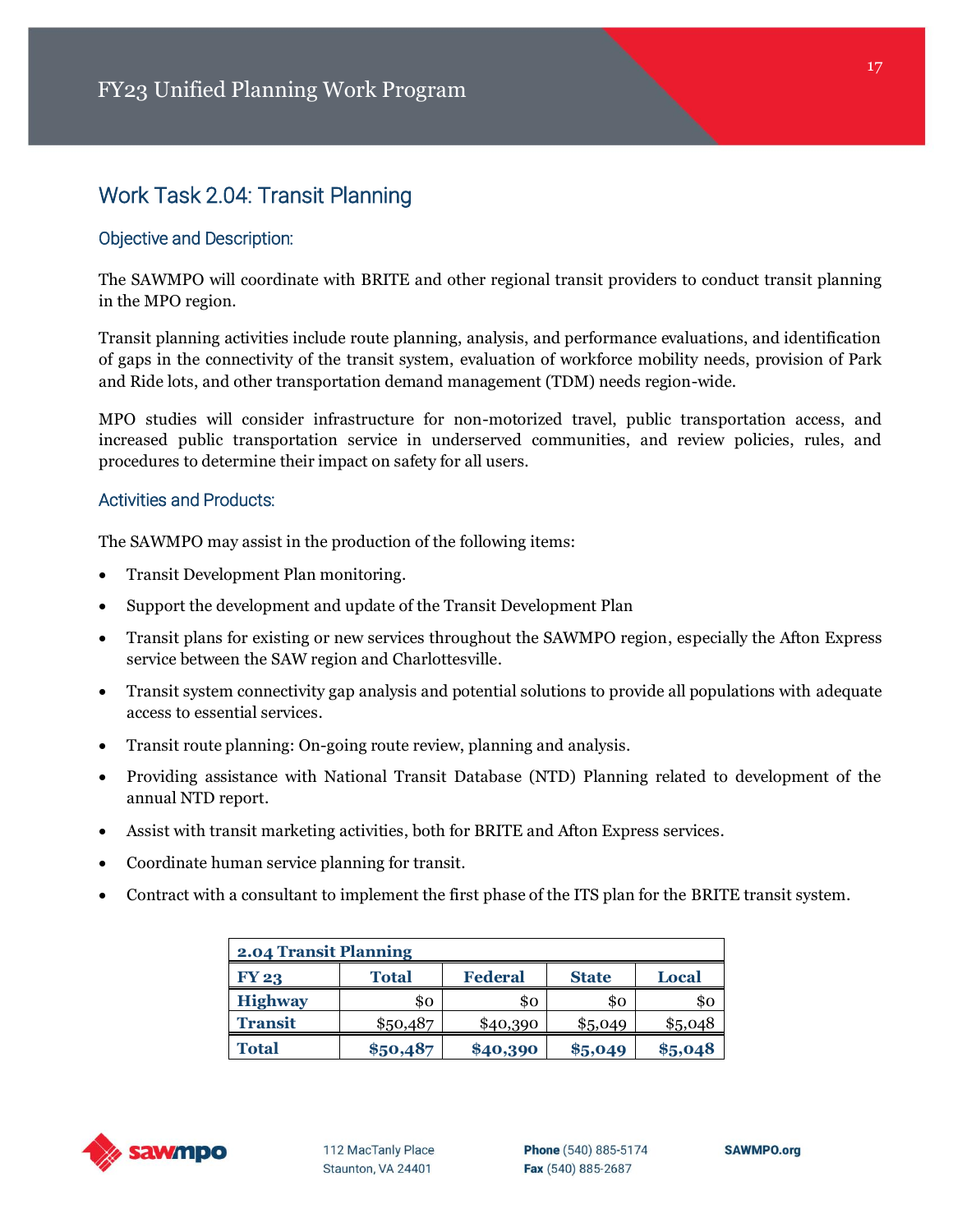# <span id="page-18-0"></span>Work Task 3.0: Contingency – Highway

## Objective & Description:

This category reflects the balance of funds not identified for Program Support, Administration, and Work Program Activities at this time for the highway funding side of the matrix (transit funds are fully drawn down each year).

<span id="page-18-1"></span>

| 3.0 Contingency--Highway                                         |          |          |         |               |  |  |  |  |  |
|------------------------------------------------------------------|----------|----------|---------|---------------|--|--|--|--|--|
| Federal<br><b>Total</b><br><b>FY 23</b><br><b>State</b><br>Local |          |          |         |               |  |  |  |  |  |
| <b>Highway</b>                                                   | \$51,229 |          | \$5,123 | \$5,124       |  |  |  |  |  |
| <b>Transit</b>                                                   | \$0      | \$0      | \$0     | $\mathbf{S}1$ |  |  |  |  |  |
| <b>Total</b>                                                     | \$51,229 | \$40,983 | \$5,123 | \$5,123       |  |  |  |  |  |

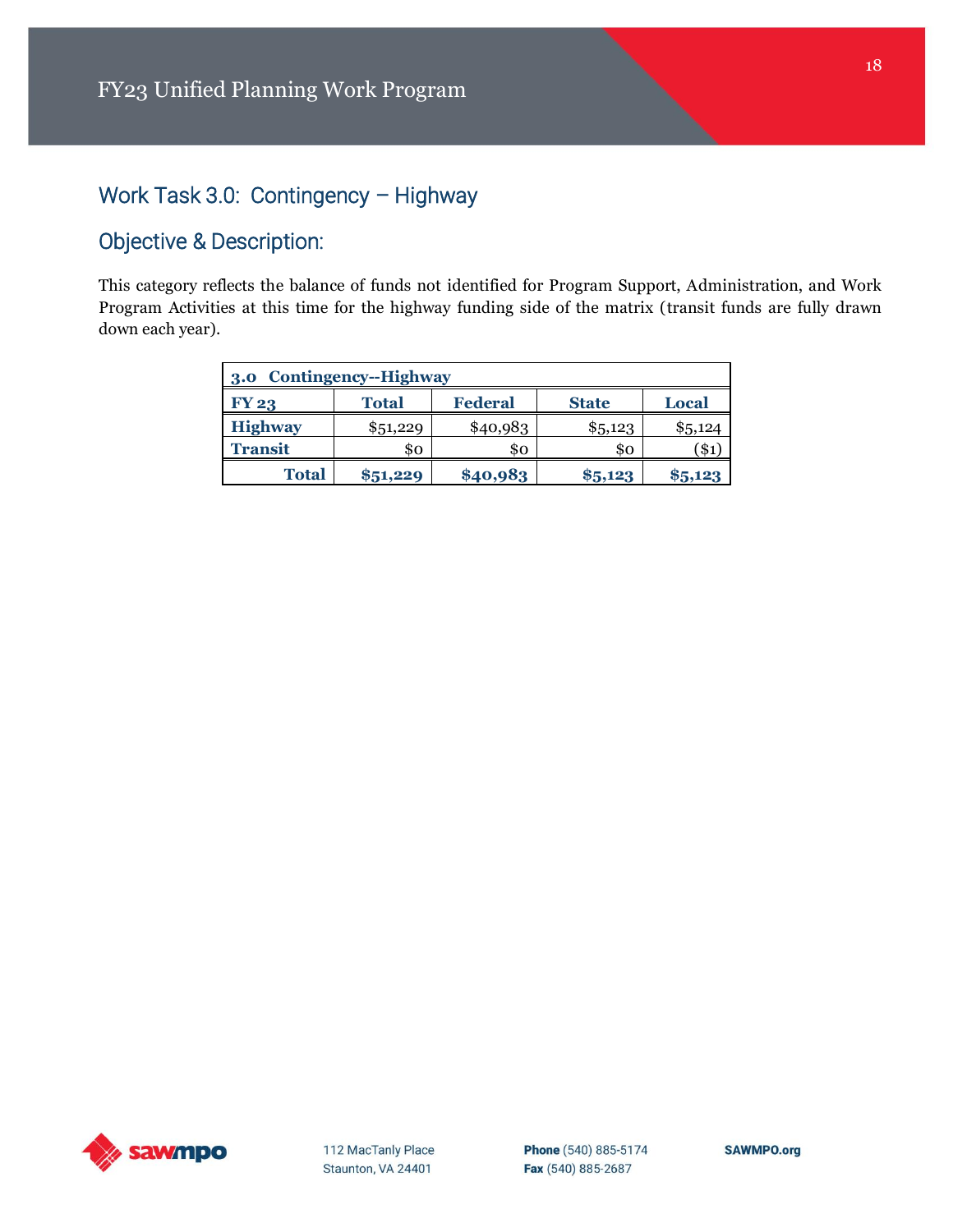# Total Budget For FY23

The total revenues and expenditures as outlined below for FY23 are \$425,668. New revenues on which the member localities are assessed for their local contribution are \$220,092. Below is the breakdown of the FY23 member assessment to the localities within the MPO area. The detailed FY23 budget is on the following page.

| <b>FY23 Assessment</b>          |                |          |  |  |  |  |  |  |  |
|---------------------------------|----------------|----------|--|--|--|--|--|--|--|
| <b>MPO</b> Member               | # Members      |          |  |  |  |  |  |  |  |
| <b>Augusta County</b>           | $\overline{2}$ | \$9,170  |  |  |  |  |  |  |  |
| <b>Staunton</b>                 | $\overline{2}$ | \$9,170  |  |  |  |  |  |  |  |
| Waynesboro                      | $\overline{2}$ | \$9,170  |  |  |  |  |  |  |  |
| Total**                         | 6              | \$27,510 |  |  |  |  |  |  |  |
|                                 |                |          |  |  |  |  |  |  |  |
|                                 |                |          |  |  |  |  |  |  |  |
| <b>FY23 Highway Local Match</b> | \$17,275       |          |  |  |  |  |  |  |  |
| <b>FY23 Transit Local Match</b> | \$10,236       |          |  |  |  |  |  |  |  |
| Total**                         | \$27,512       |          |  |  |  |  |  |  |  |
|                                 |                |          |  |  |  |  |  |  |  |
| <b>Assessment per Member</b>    | \$4,585        |          |  |  |  |  |  |  |  |

\*\*Values are rounded to the nearest dollar; some state and local match amounts will appear off by up to \$1.



112 MacTanly Place Staunton, VA 24401

Phone (540) 885-5174 Fax (540) 885-2687